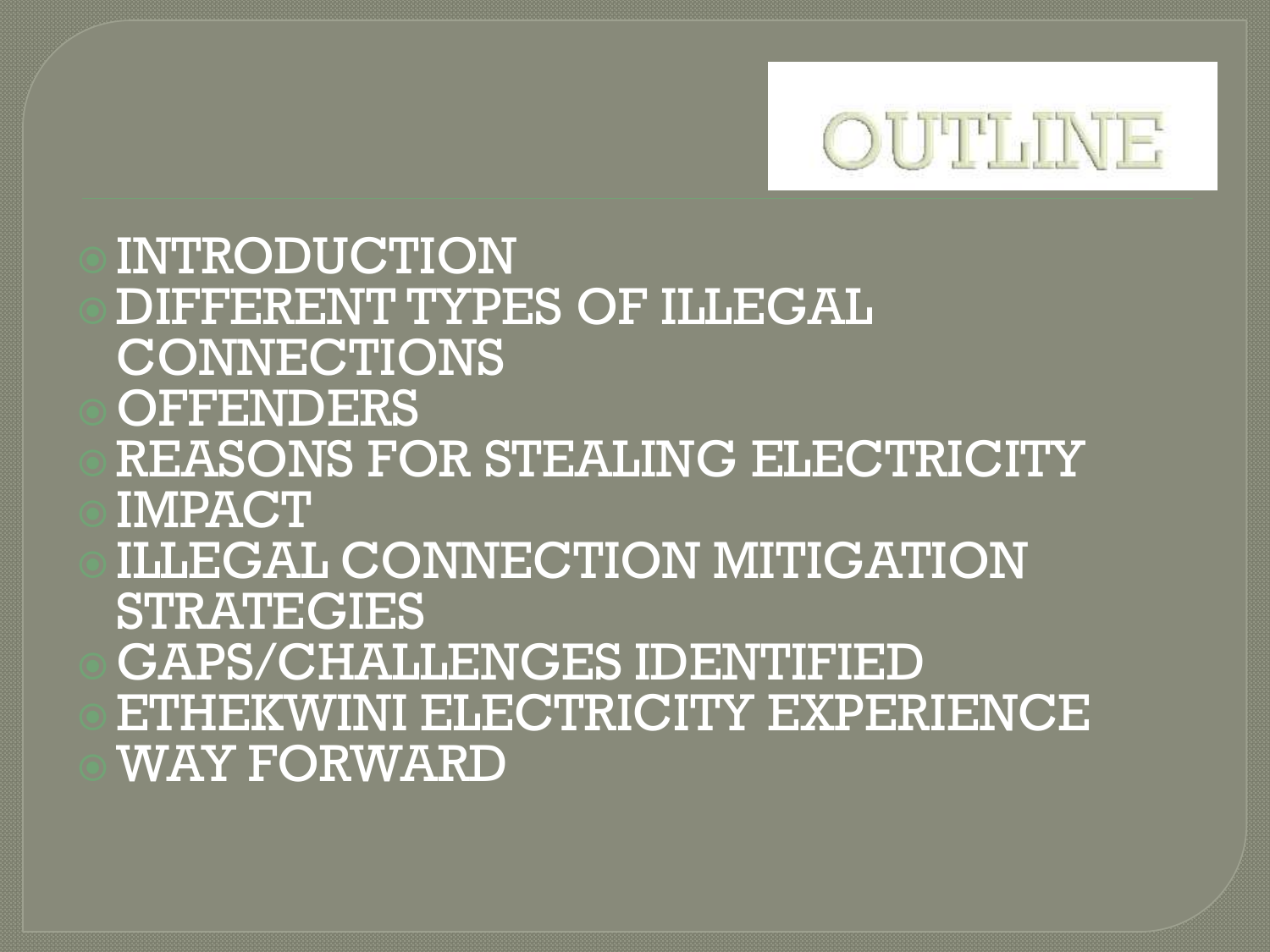

ETHEKWINI ELECTRICITY SUPPLIES TO OVER 662 000 CUSTOMERS IN AN AREA COVERING NEARLY 2000 SQUARE KILOMETRES REVENUE PROTECTION DIVISION CONSIST OF 3 REGIONS (NORTHERN, SOUTHERN AND CENTRAL)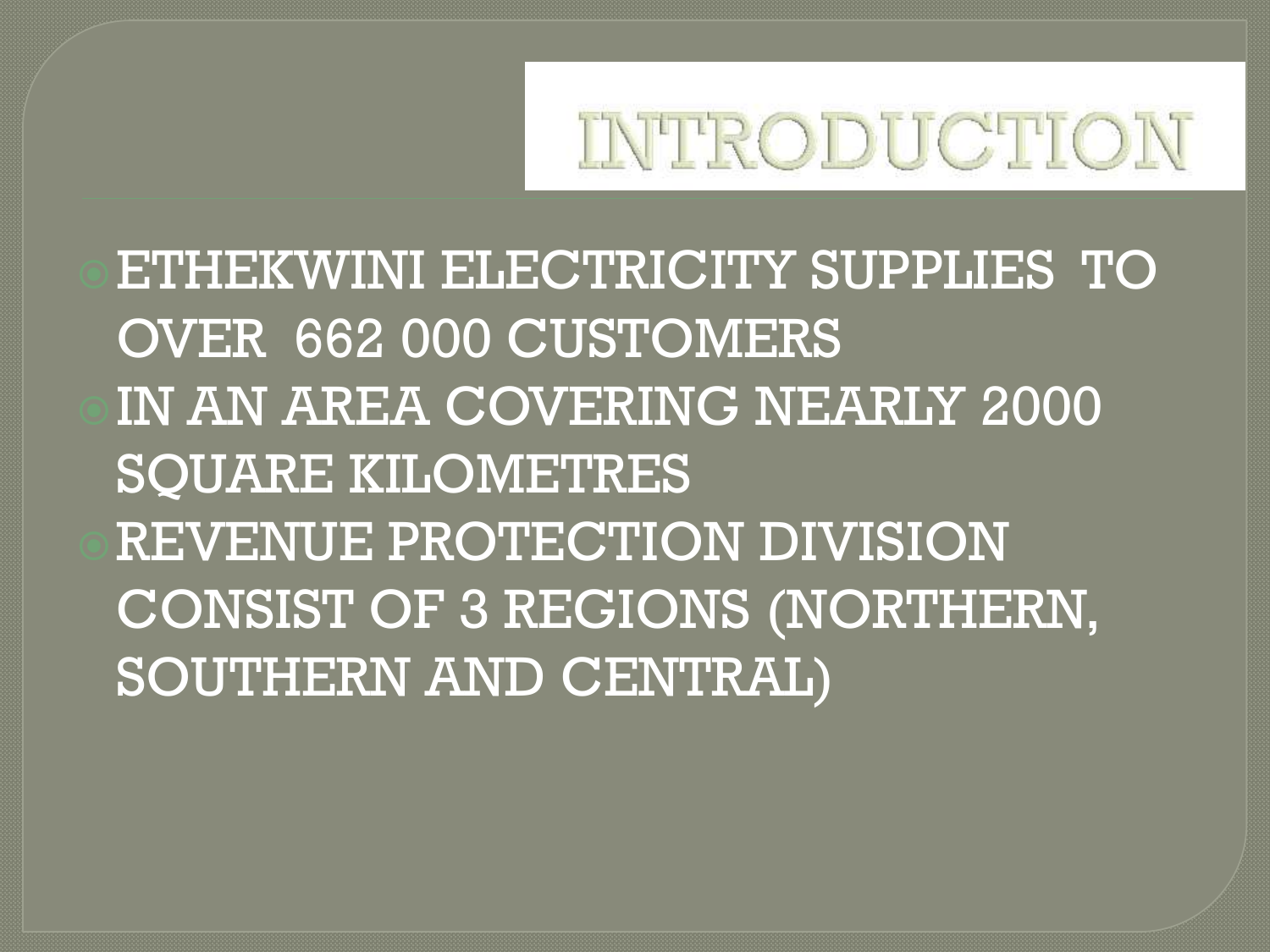... cont

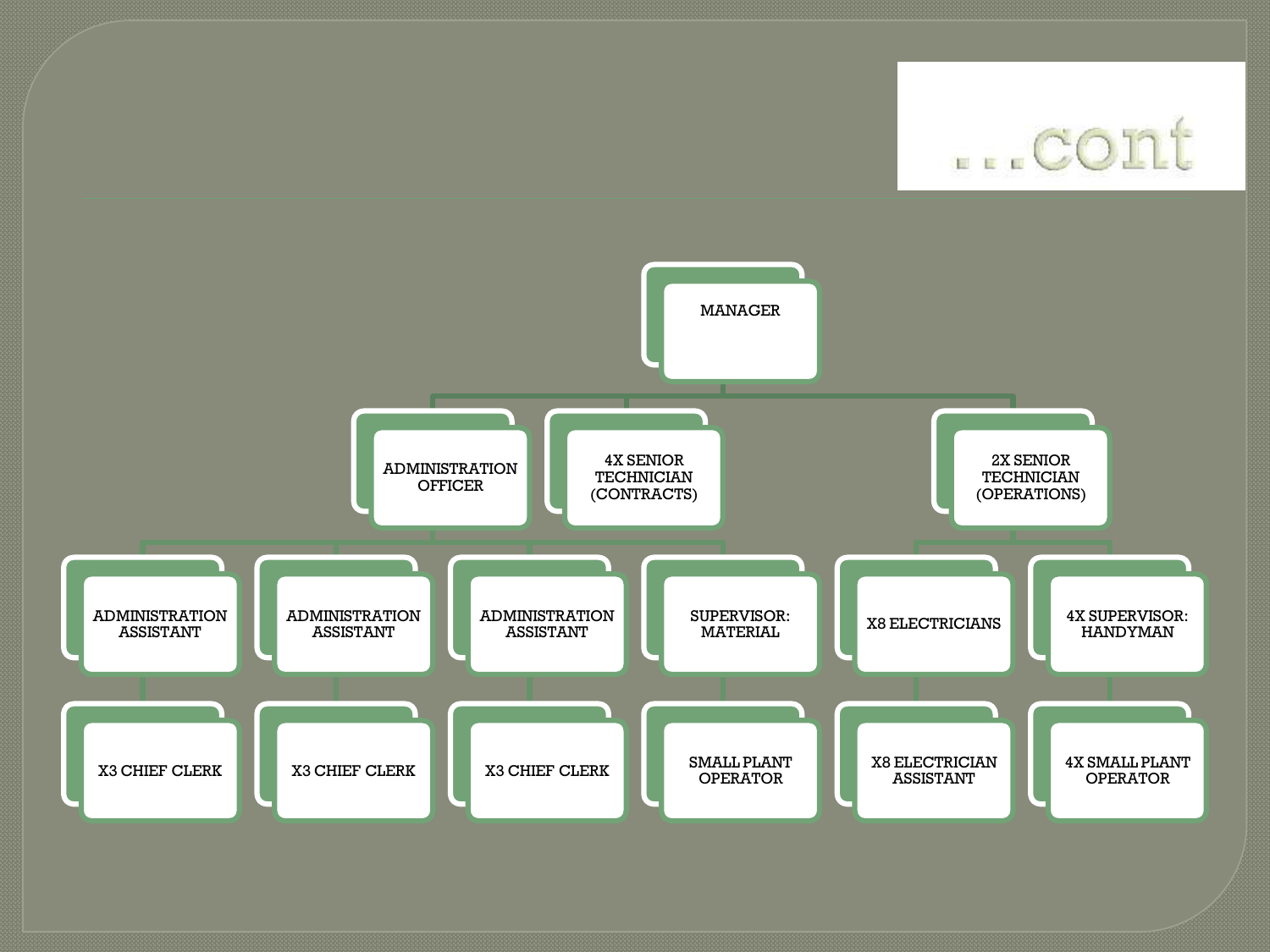#### ILLEGAL CONNECTIONS ON STREET LIGHT POLE

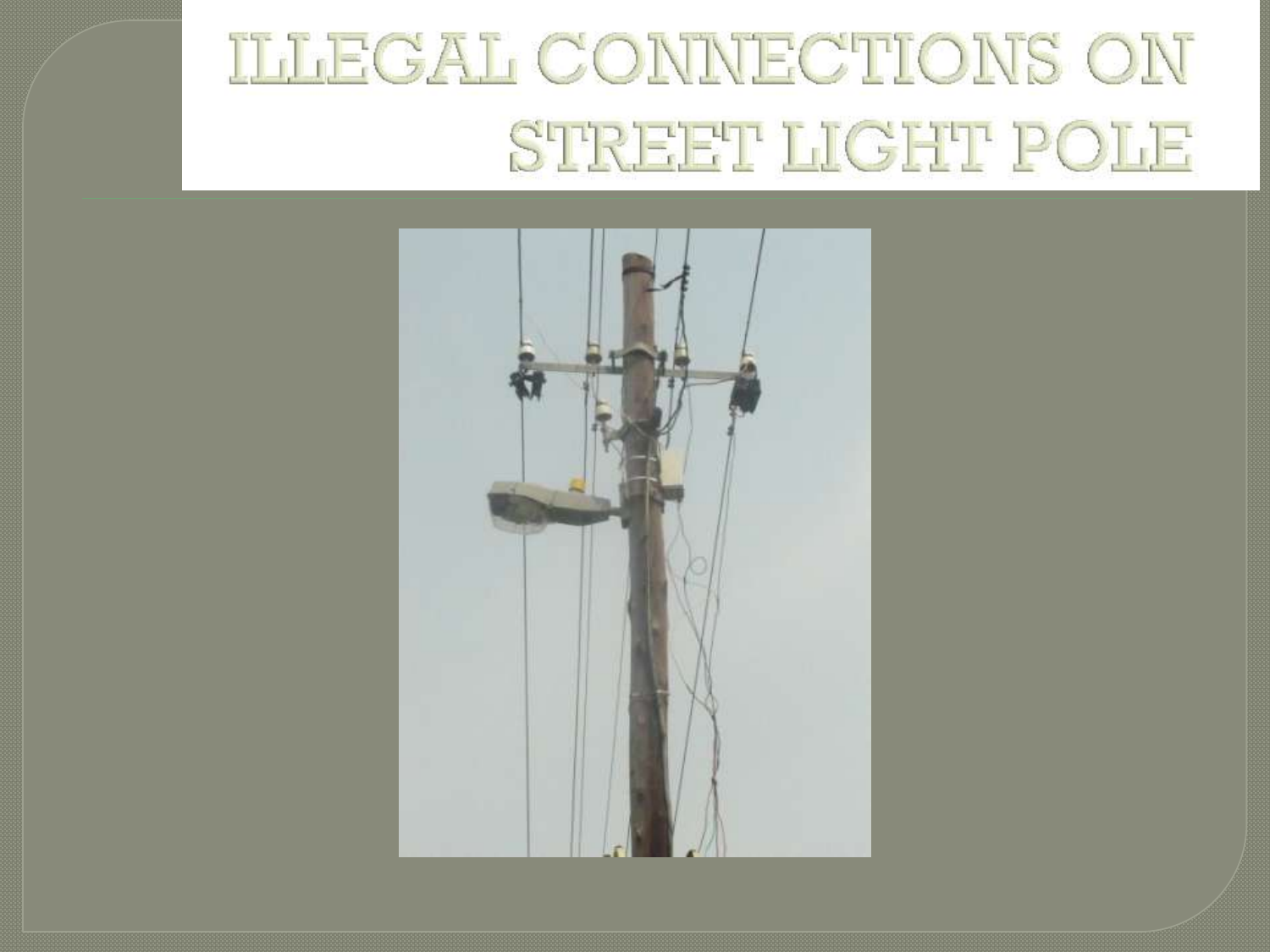## ILLEGAL CONNECTIONS ON LV LINES

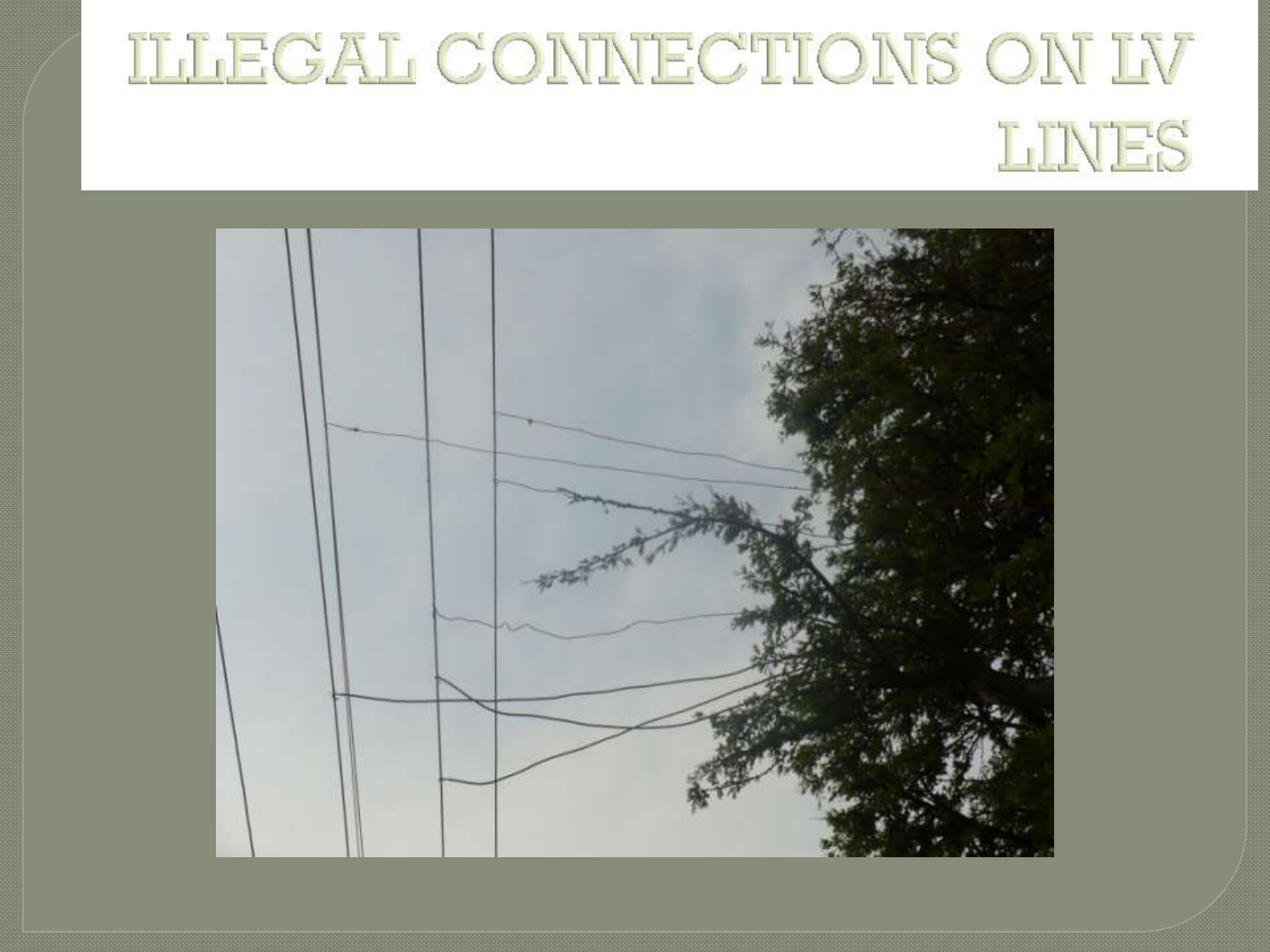# ILLEGAL CONNECTIONS ON UGM

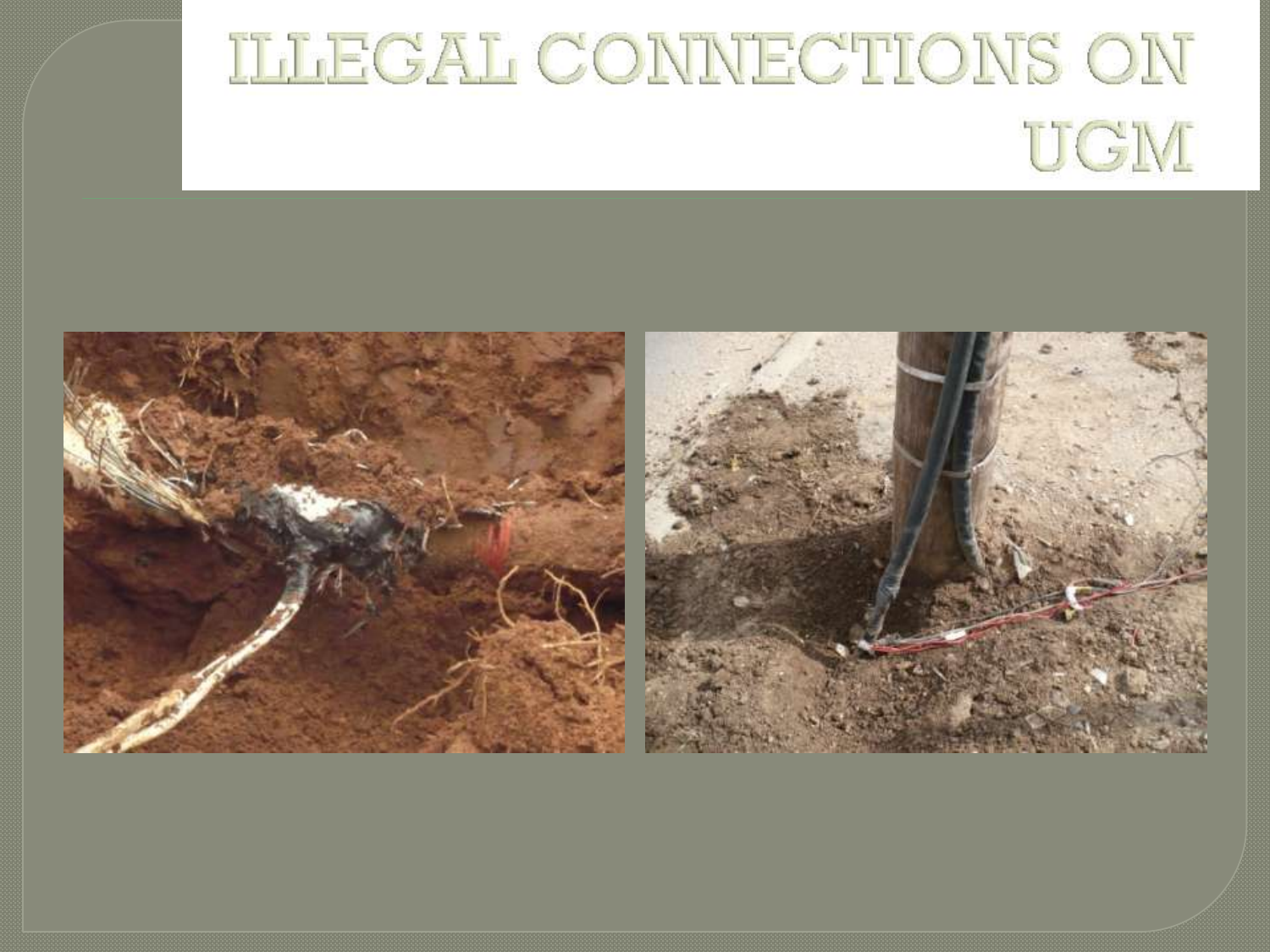### **ILLEGAL CONNECTIONS IN** METER BOX/ROOM



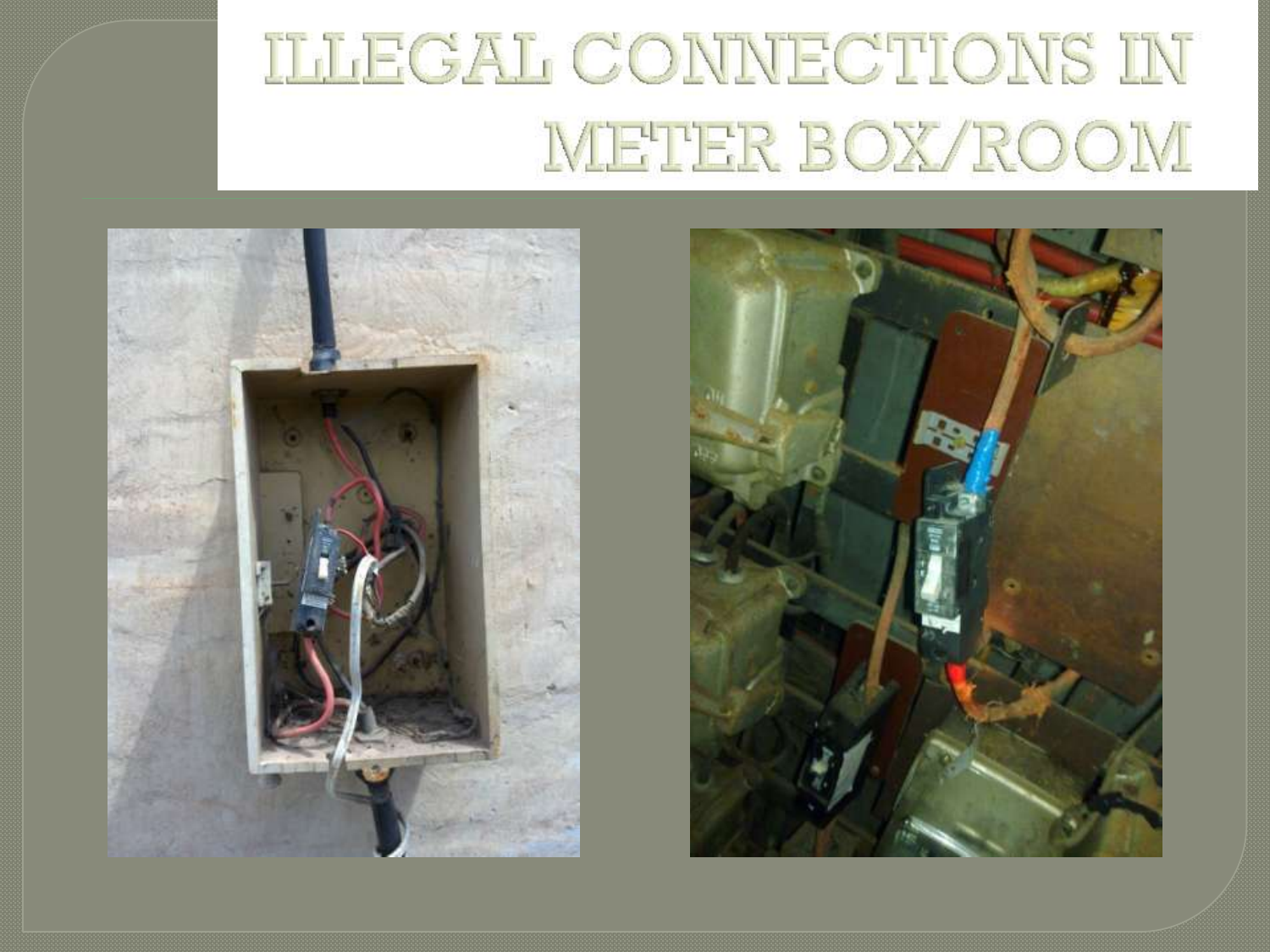

#### ELECTRICAL CONTRACTORS INTERNAL EMPLOYEES CONSUMERS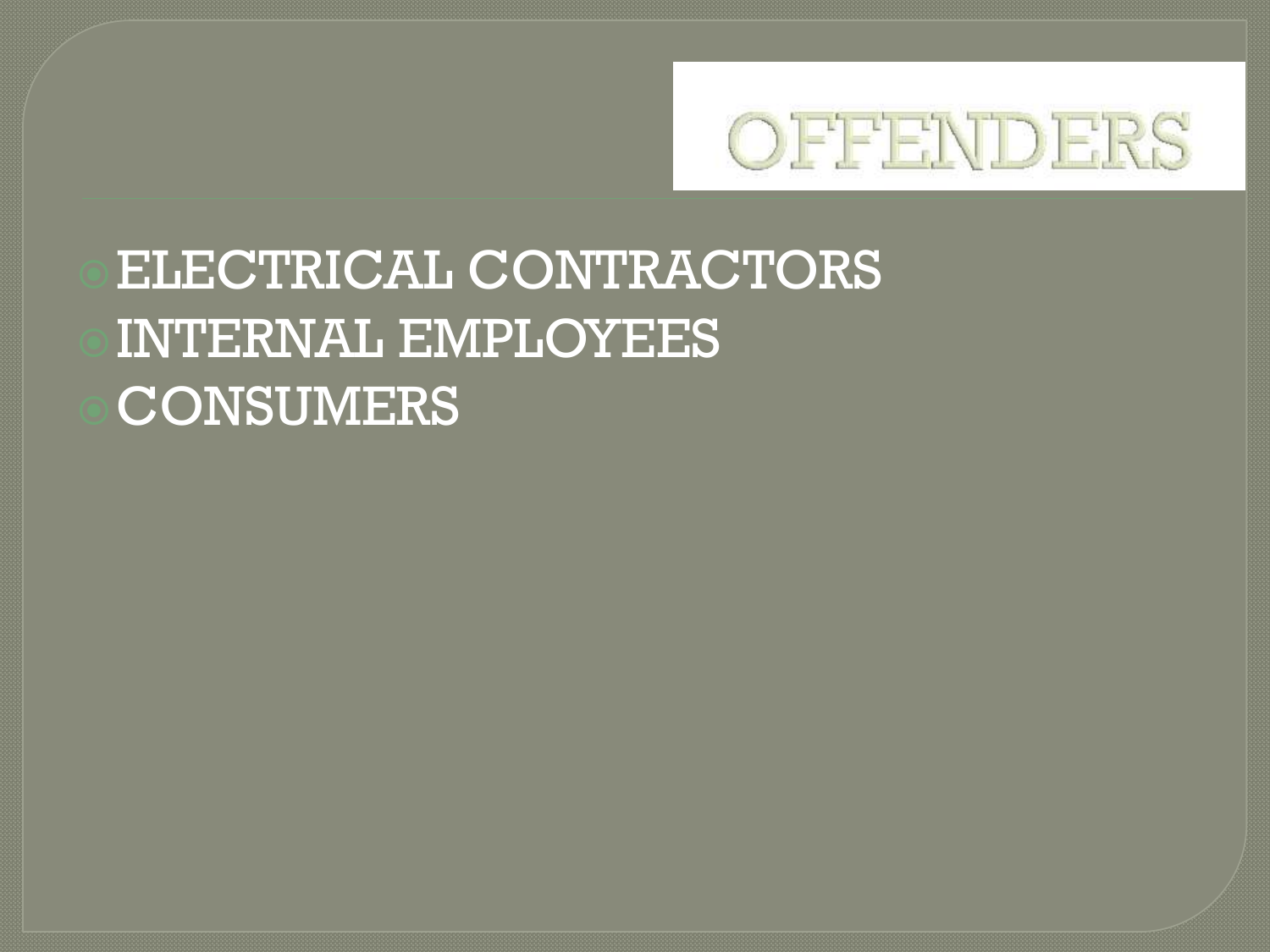#### REASONS FOR STEALING ELECTRICITY

 BACKLOG IN APPLICATION FOR NEW ELECTRICITY CONNECTIONS AFFORDABILITY AND HIGH LEVEL OF UNEMPLOYMENT AT ETHEKWINI CULTURE OF NON PAYMENT FOR GOVERNMENT SERVICES ETHEKWINI MUNICIPALITY POLICY – NOT TO RETICULATE INFORMAL SETTLEMENTS INFORMAL SETTLEMENT-DUE TO HOUSING ALLOCATION BACKLOG ILLEGAL IMMIGRANTS WITHOUT PROPER DOCUMENTATION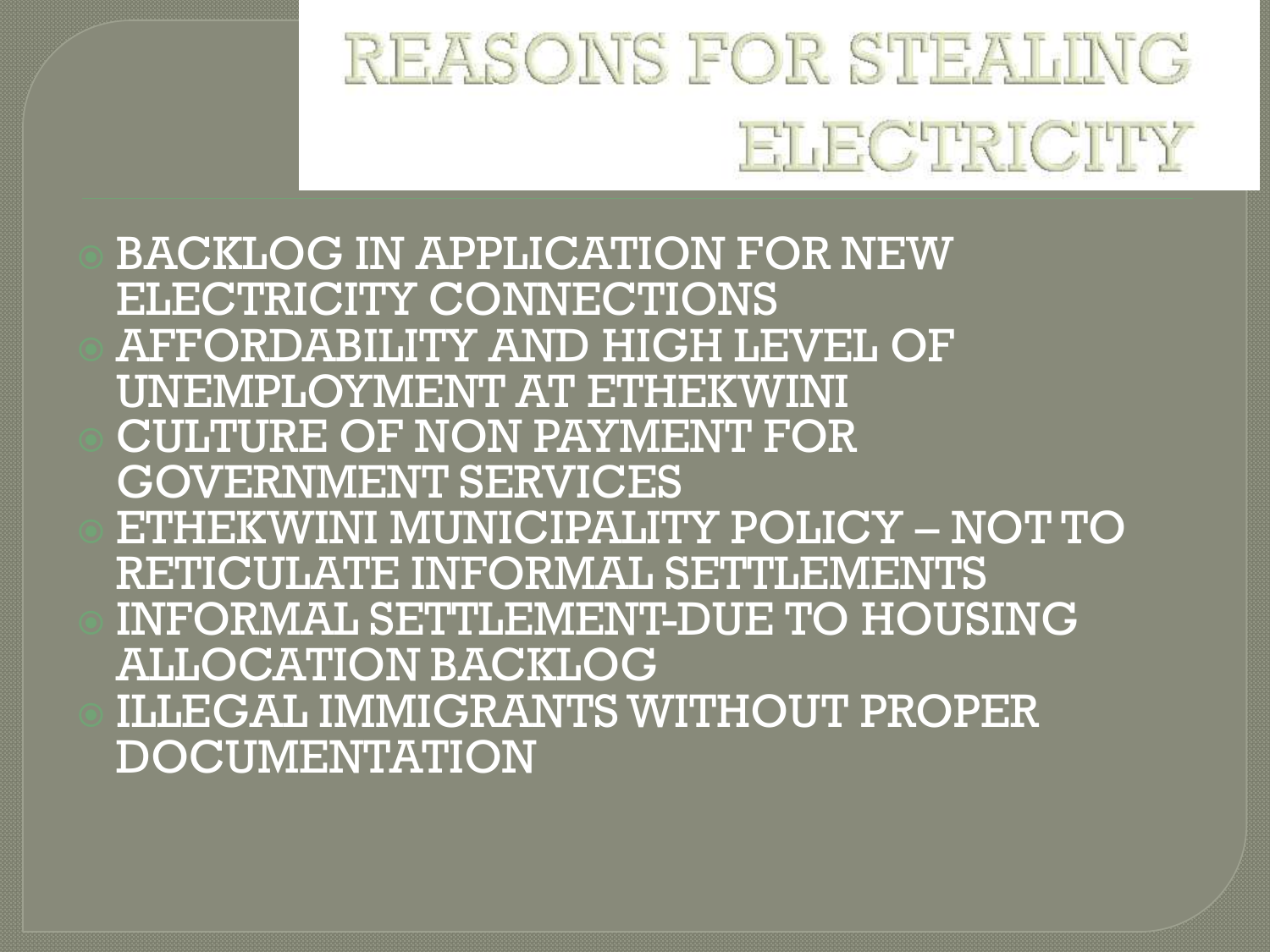

LOSS OF REVENUE SAFETY OF COMMUNITIES INCREASES NUMBER OF OUTAGES INCREASES LABOUR COST SERVICE DELIVERY AFFECTED (CONSUMER INCONVENIENCE)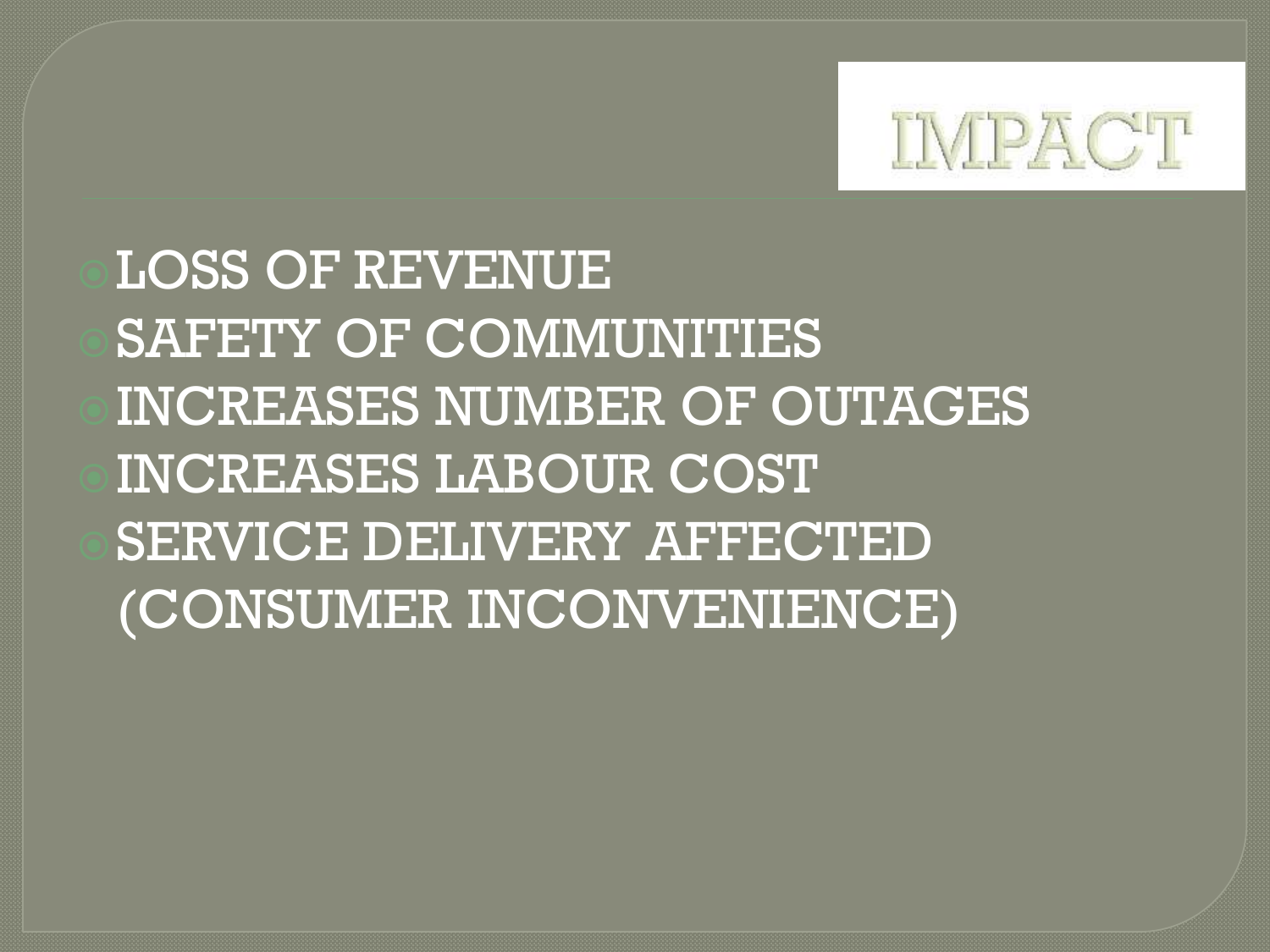## ILLEGAL CONNECTION MITIGATION STRATEGIES

 ENGAGING WITH POLITICAL REPRESENTATIVES AND ITS COMMUNITIES INVOLVE HOUSING DEPT FOR POSSIBLE RELOCATION OF INFORMAL SETTLEMENT DWELLERS FORMALISING AREAS FOR POSSIBLE INSTALLATION OF ELECTRICAL INFRASTRUCTURE REGULAR METER INSPECTIONS TO LIMIT LOSSES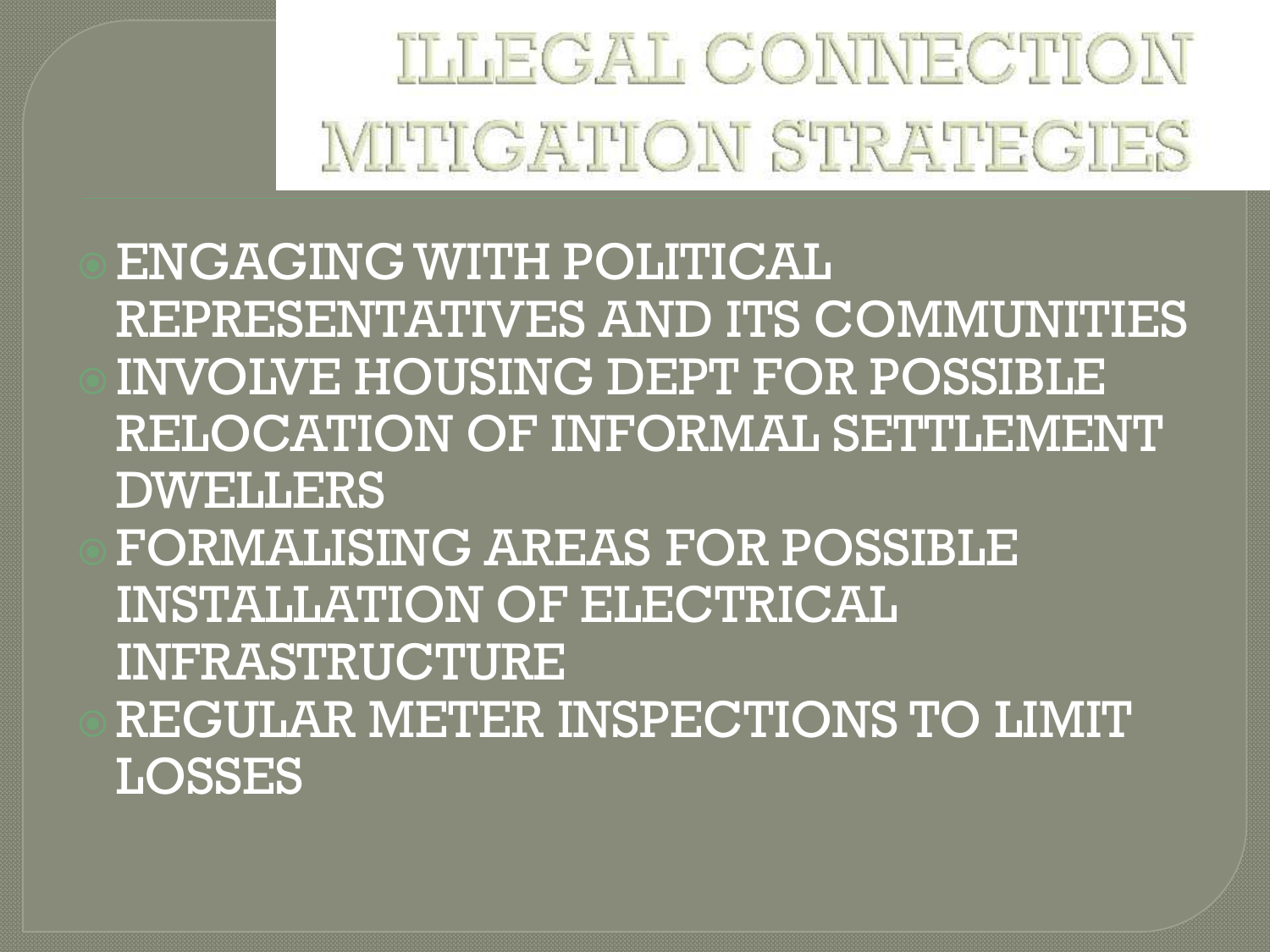#### GAPS/CHALLENGES IDENTIFIED

 LACK OF EDUCATION TO COMMUNITIES REGARDING CONSEOUENCES OF ILLEGAL CONNECTIONS LAW ENFORCERS (JUDGES,PROSECUTORS) LACK UNDERSTANDING ON IMPACT OF STEALING ELECTRICITY OFFENDERS GET MINOR OR SUSPENDED **SENTENCES**  LACK OF COMMITMENT FROM POLICE/PEACE **OFFICERS**  NON RECOVERY OF LOST REVENUE OUTDATED BYLAWS, POLICIES AND LEGISLATIONS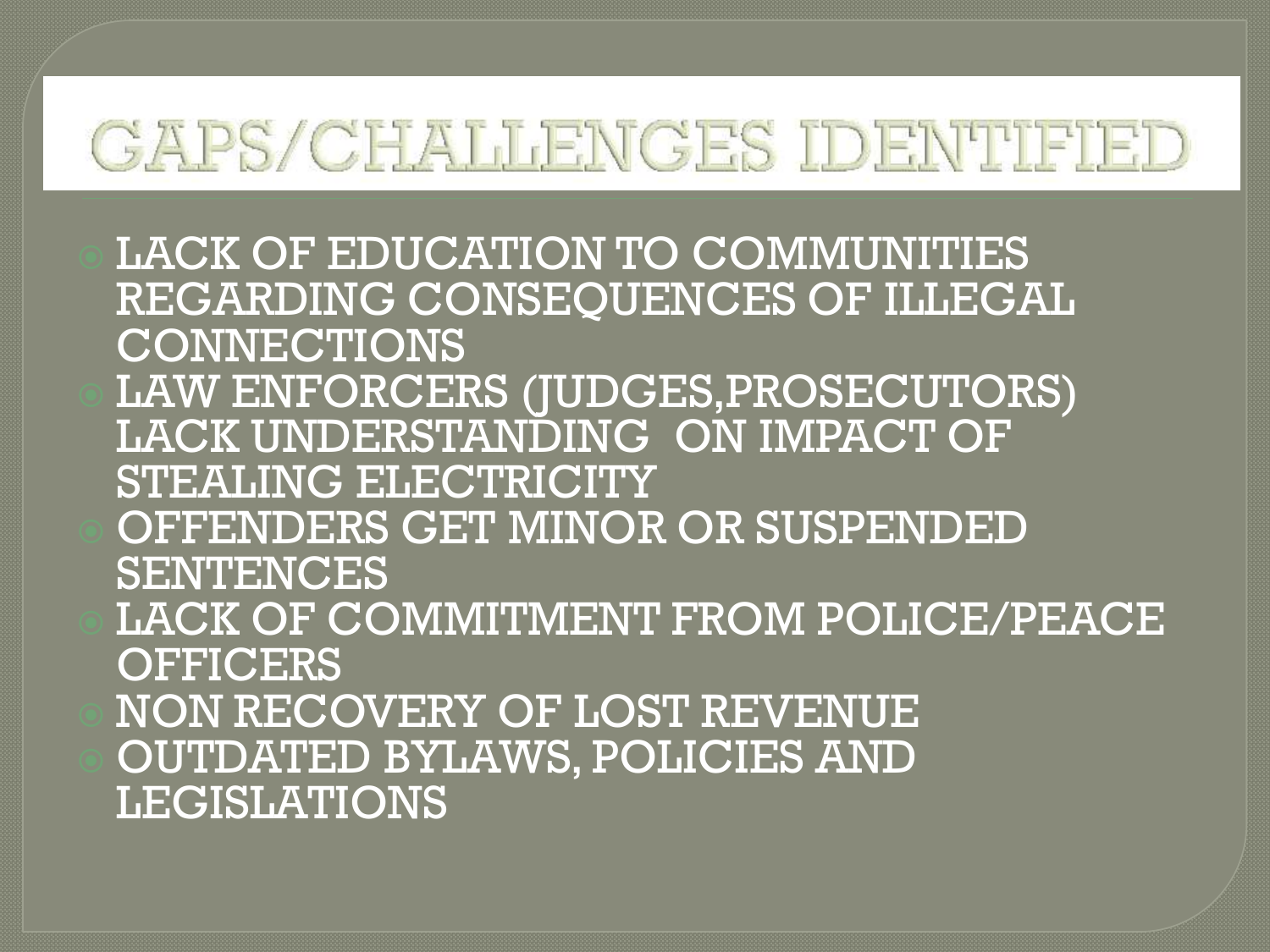## WHAT HAVE WE DONE DIFFERENTHY?

#### REVIEW BYLAWS ONGOING TRAINING OF IN-HOUSE PEACE **OFFICERS**  ILLEGAL CONNECTION REMOVALS – USING CONTRACTORS, AND INTERNAL EMPLOYEES MONTHLY OPERATIONS THAT INVOLVES ALL GOVERNMENT DEPT (HEALTH, LABOUR, HOME AFFAIRS, SAPS, METRO POLICE, ELECTRICITY, WATER DEPT, ETC) TO CLEAN THE CITY OF ANY ILLEGAL OPERATIONS TURNING BAD BUILDINGS TO BETTER BUILDINGS FOR POTENTIAL INVESTORS IN ORDER TO GENERATE REVENUE FOR THE CITY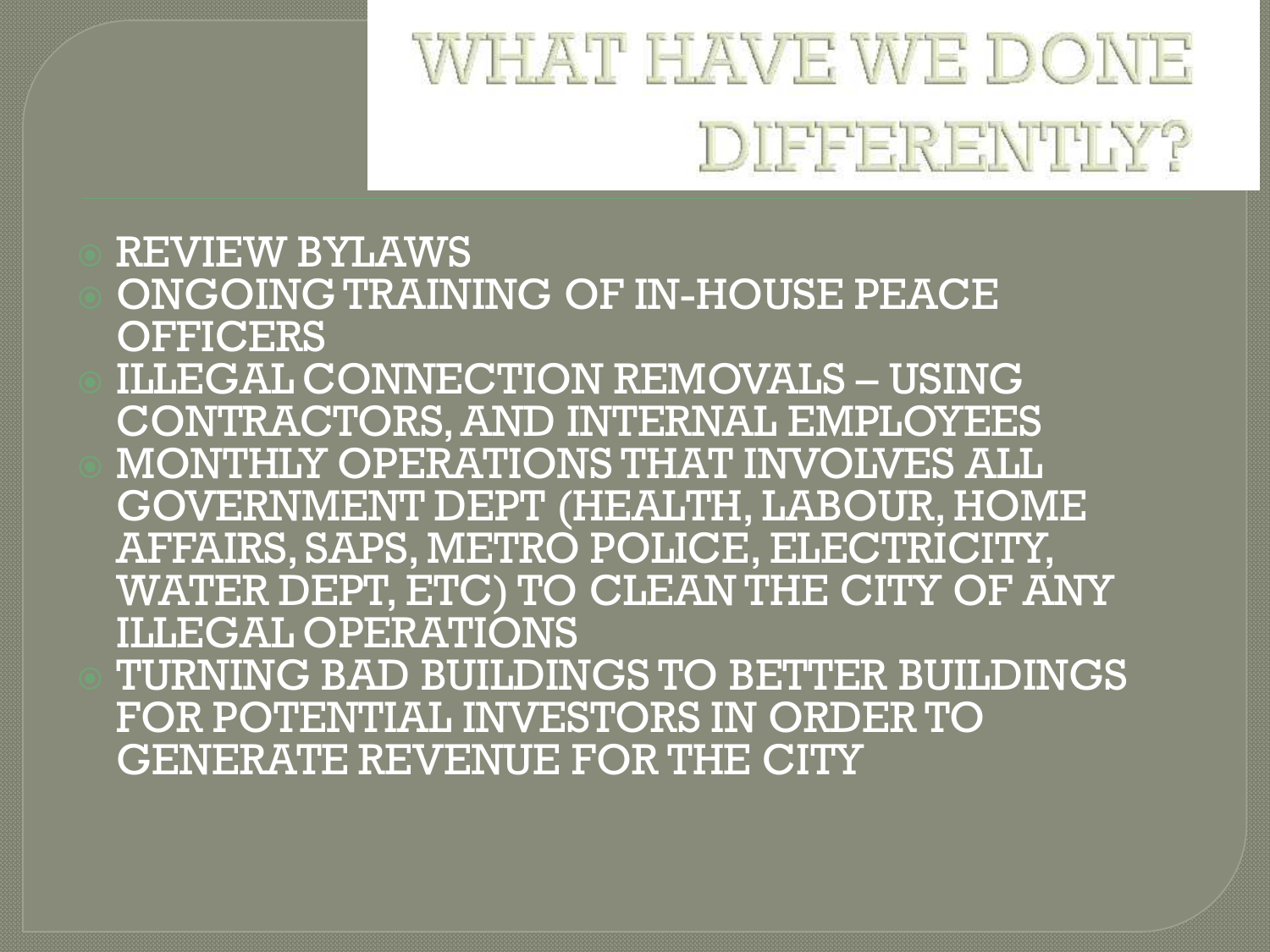

TARGET ALL BUSINESSES FOR COMPLIANCE ROUTINE RESIDENTIAL/BUSINESS METER SWEEP INTRODUCTION OF 80/20 PROJECT ATTENDING FAULT COMPLAINTS EFFECTIVELY AND EFFICIENTLY TAKING ALL CASES OF ELECTRICITY THEFT TO OUR MUNICIPALITY COURT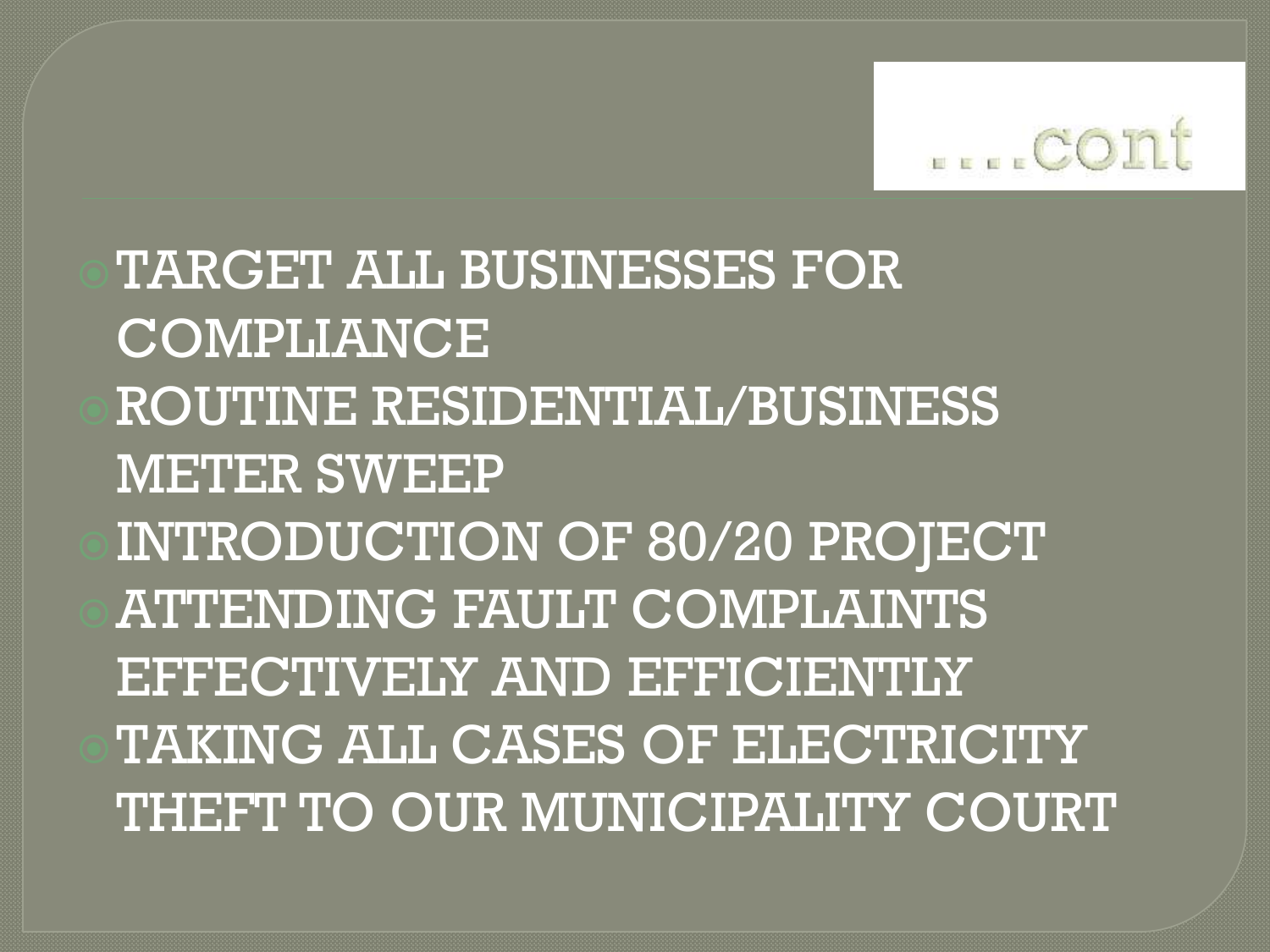#### MAGISTRATES COURT

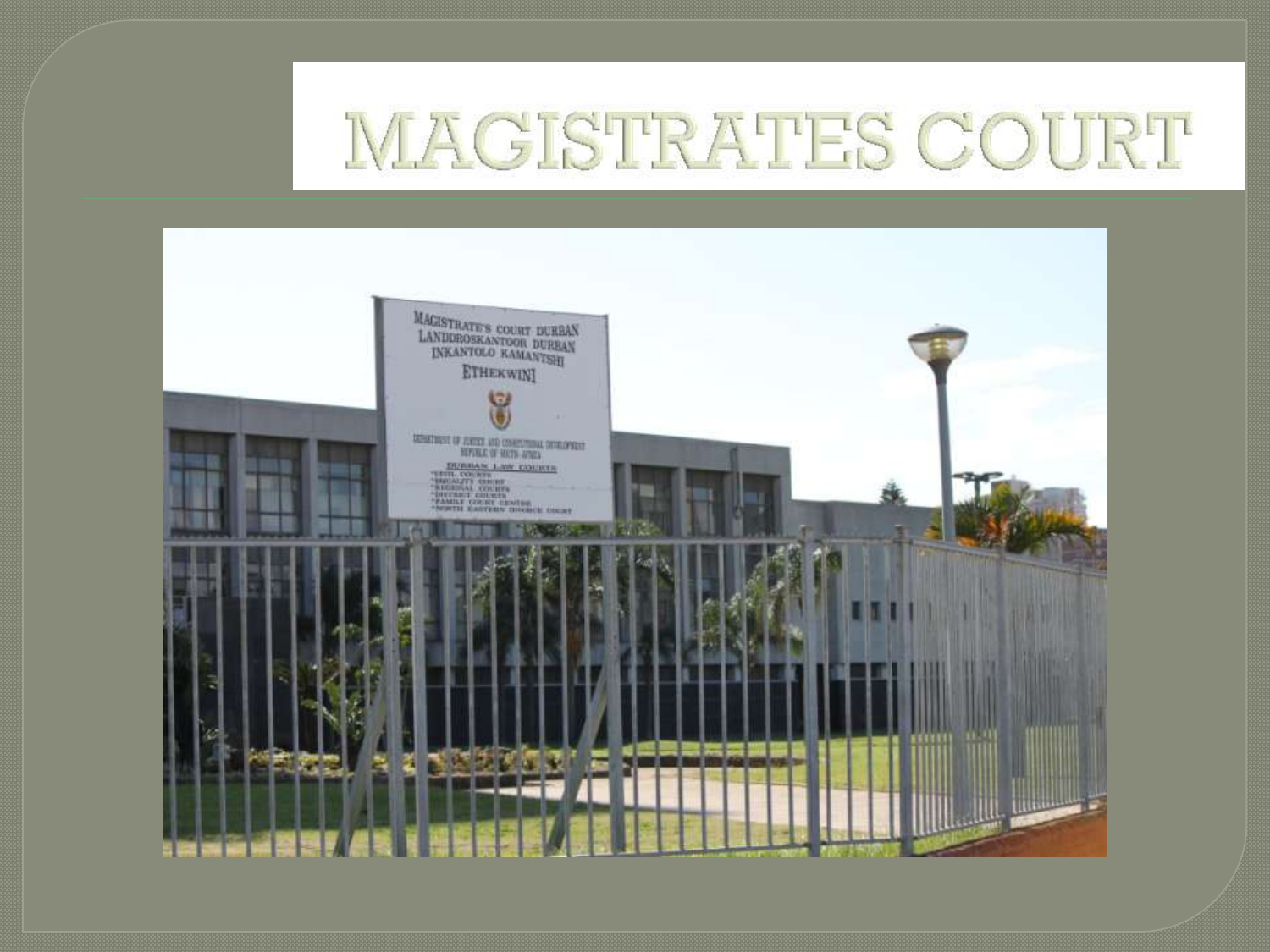#### MUNICIPALITY COURT

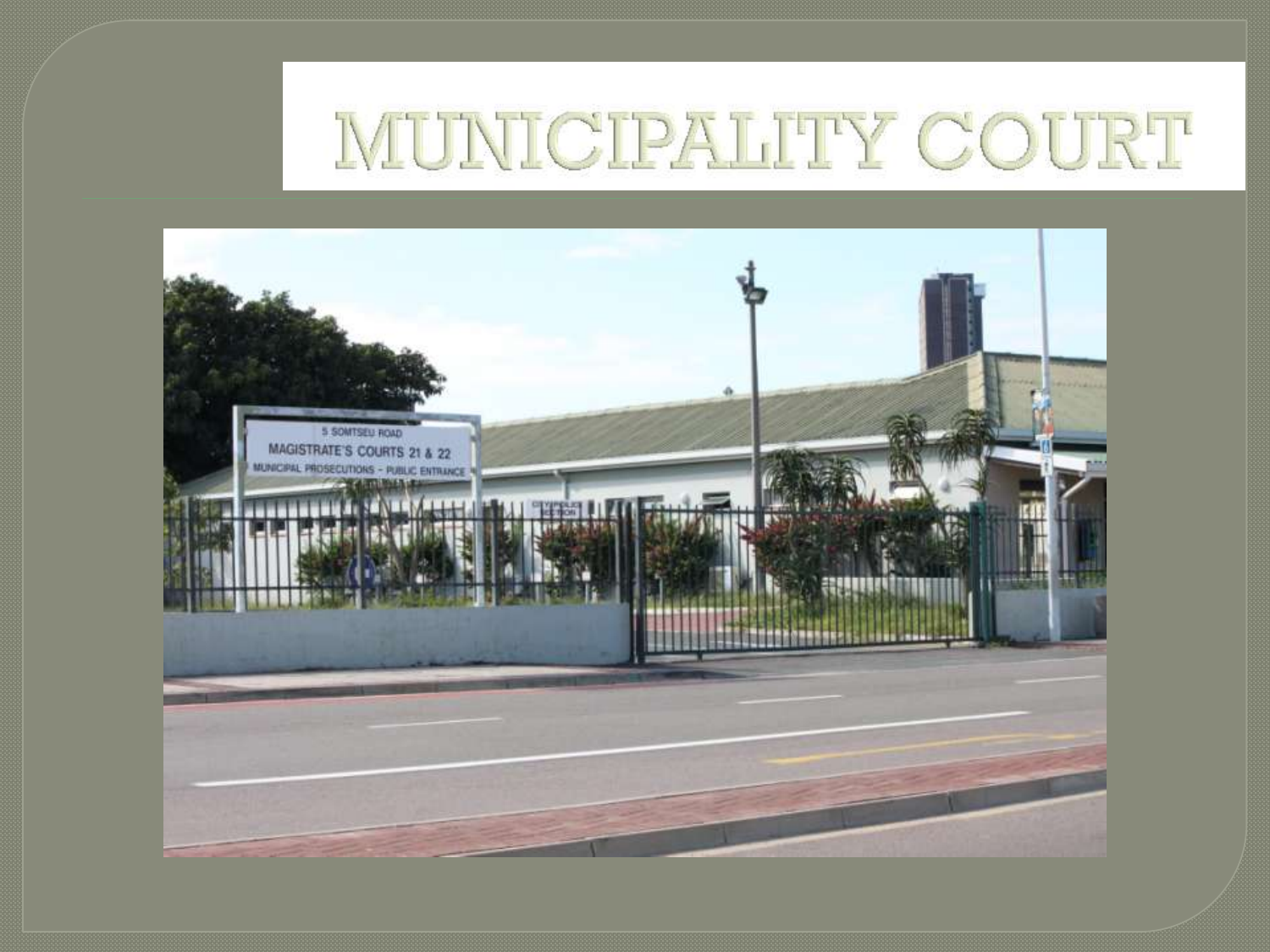#### ETHEKWINI ELECTRICITY EXPERIENCE

#### MAGISTRATES/HIGH COURT MUNICIPALITY COURT

 LESS KNOWLEDGE OF OUR BYLAWS AND POLICIES DELAYS IN DEALING ELECTRICITY THEFT CASES-SEEN AS MINOR OFFENCES FINES GO TO THE STATE JUDGES AND PROSECUTORS ARE DIVERSE GAPS IDENTIFIED IN THE SYSTEM – NOTHING DONE INCONSISTENCY– SORT PROBLEM NOW & COMPLY LATER

 FULL UNDERSTANDING OF OUR BYLAWS PRIORITY GIVEN – REVENUE COLLECTION METHOD AND FOR CONSISTENCY FINES GO TO THE MUNICIPALITY SPECIALISES IN BYLAWS – GAPS IDENTIFIED ARE FED BACK TO THE SYSTEM CONSISTENCY – SORT PROBLEM LATER AND COMPLY FIRST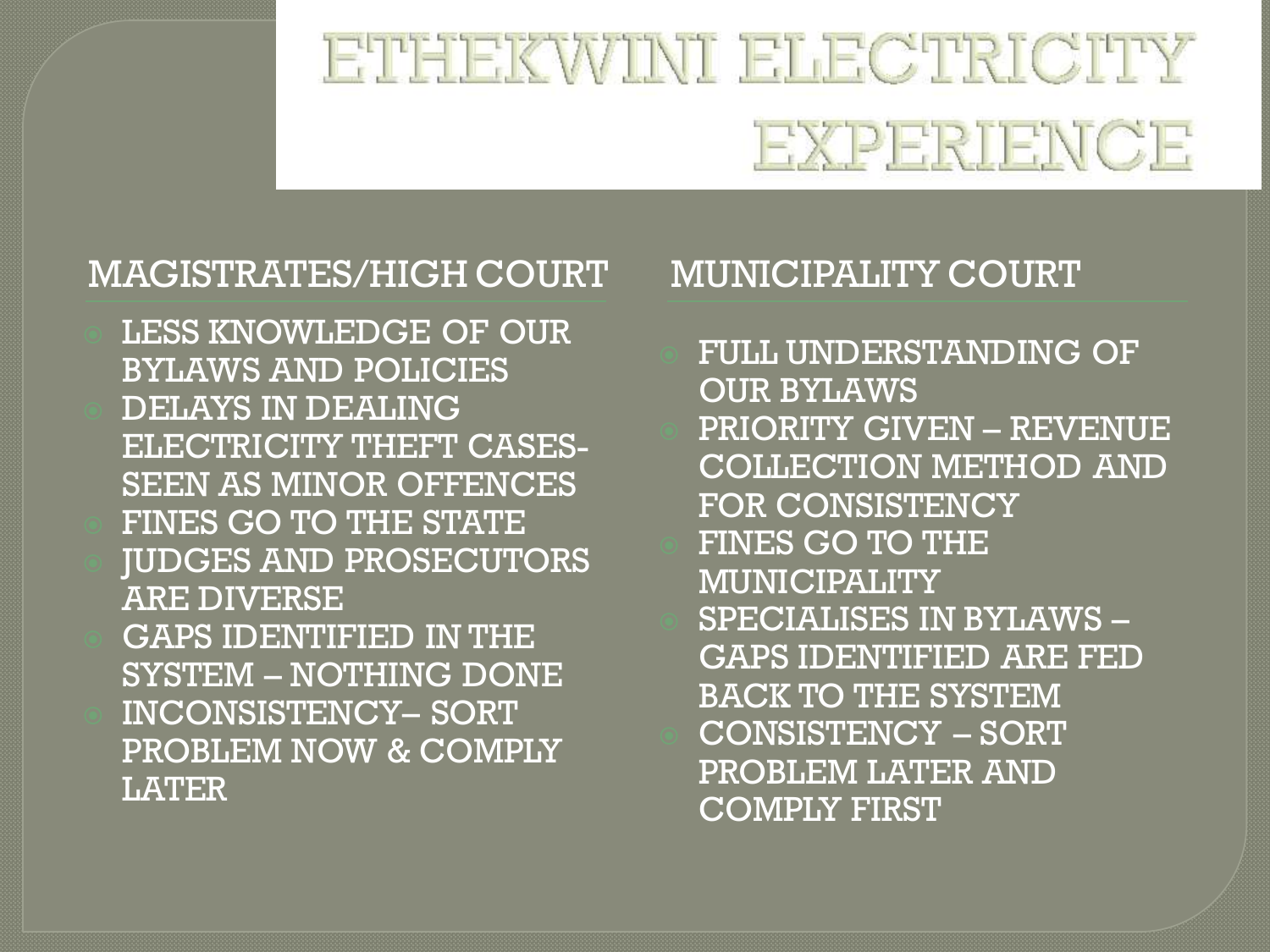

 ALTHOUGH THERE IS SIGNIFICANT IMPROVEMENT IN REDUCING ELECTRICITY ILLEGAL CONNECTIONS AT ETHEKWINI MUNICIPALITY – OUR CHALLENGE STILL LIES IN NATIONAL LEGISLATION – IN ENSURING THAT THE ENTIRE NATION UNDERSTAND THAT ELECTRICITY ILLEGAL CONNECTION IS A CRIME!

 STEALING ELECTRICITY IS SUBOTAGING THE ECONOMY OF OUR COUNTRY.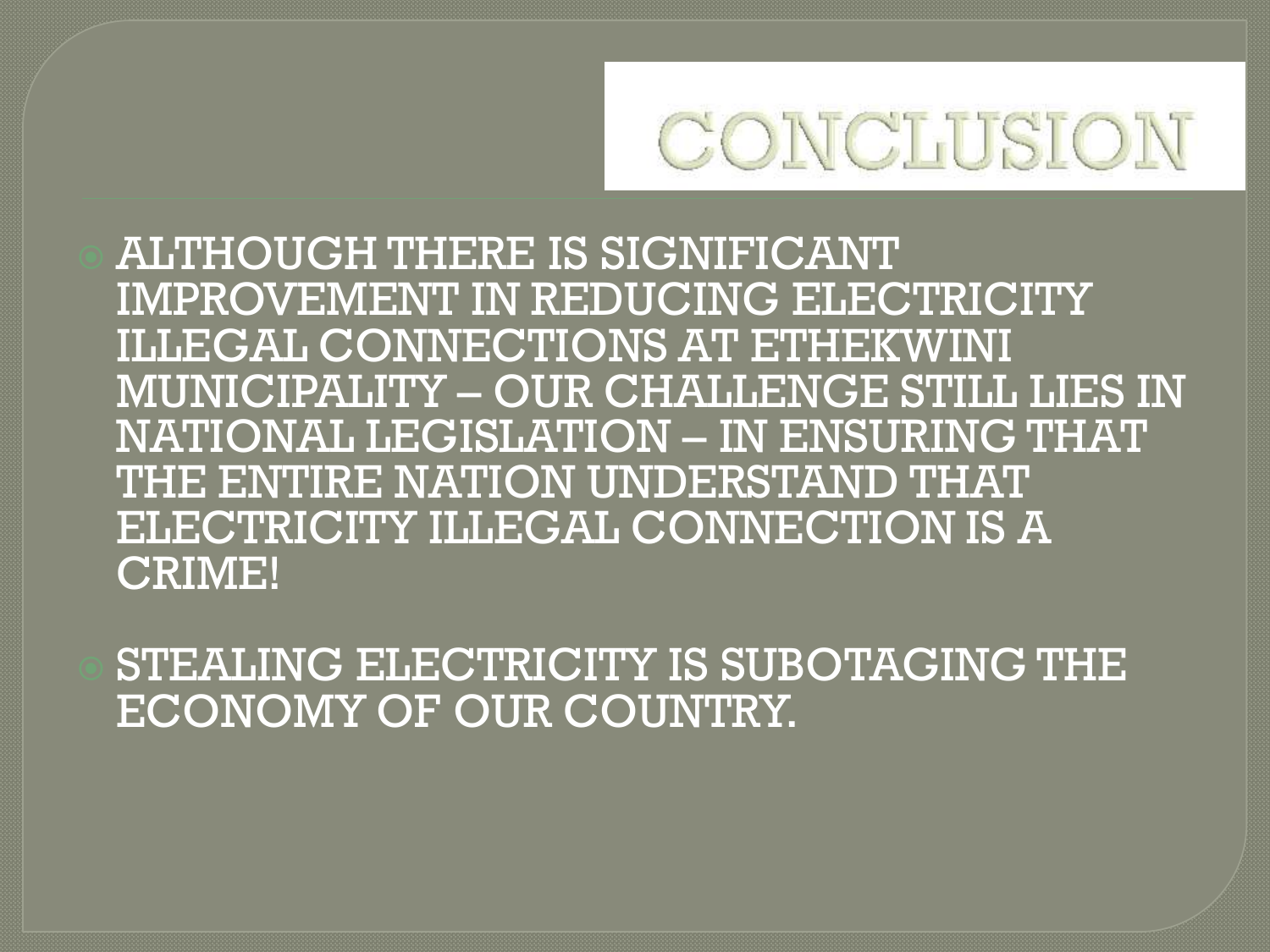